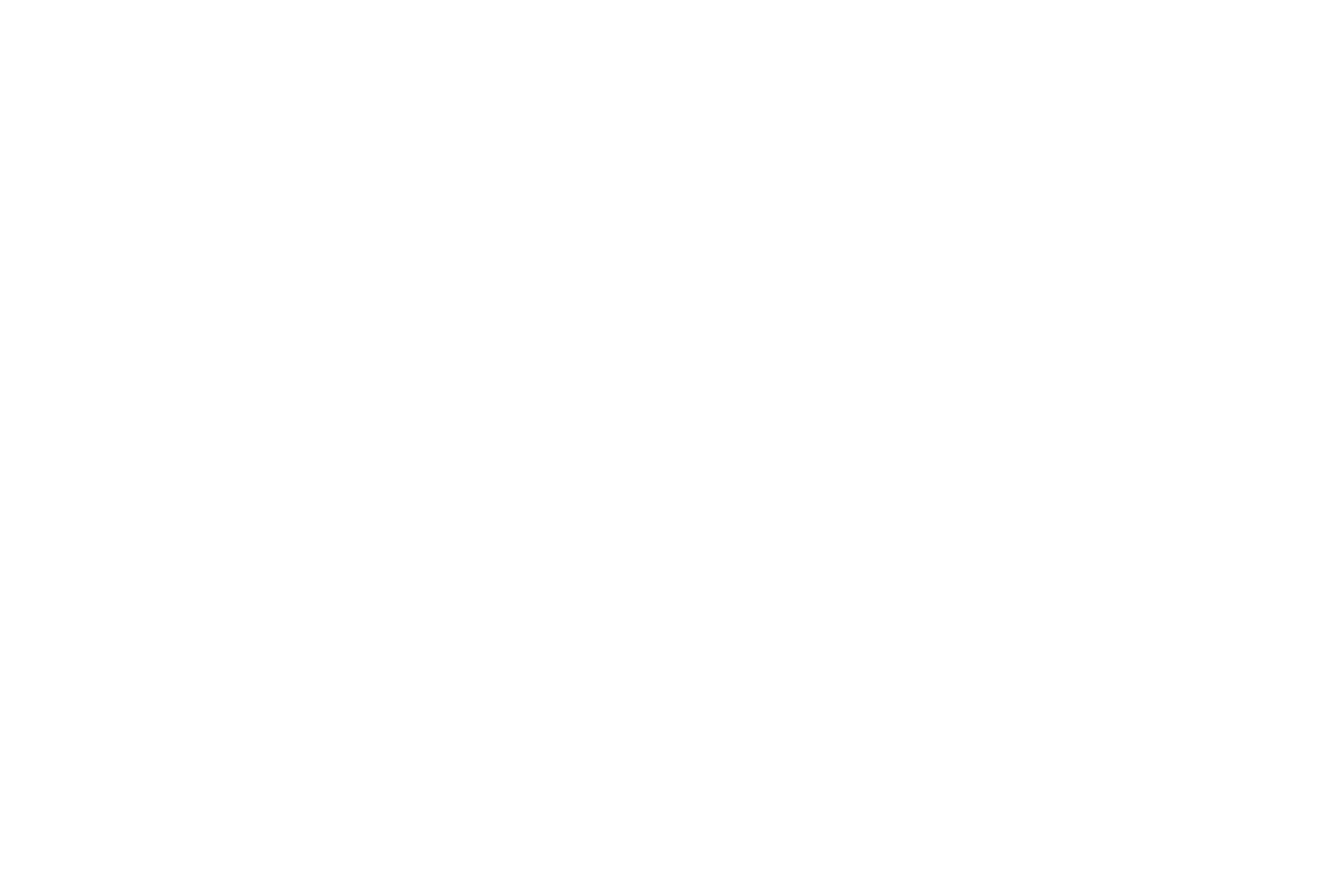## STUDIA ARCHAEOLOGICA

177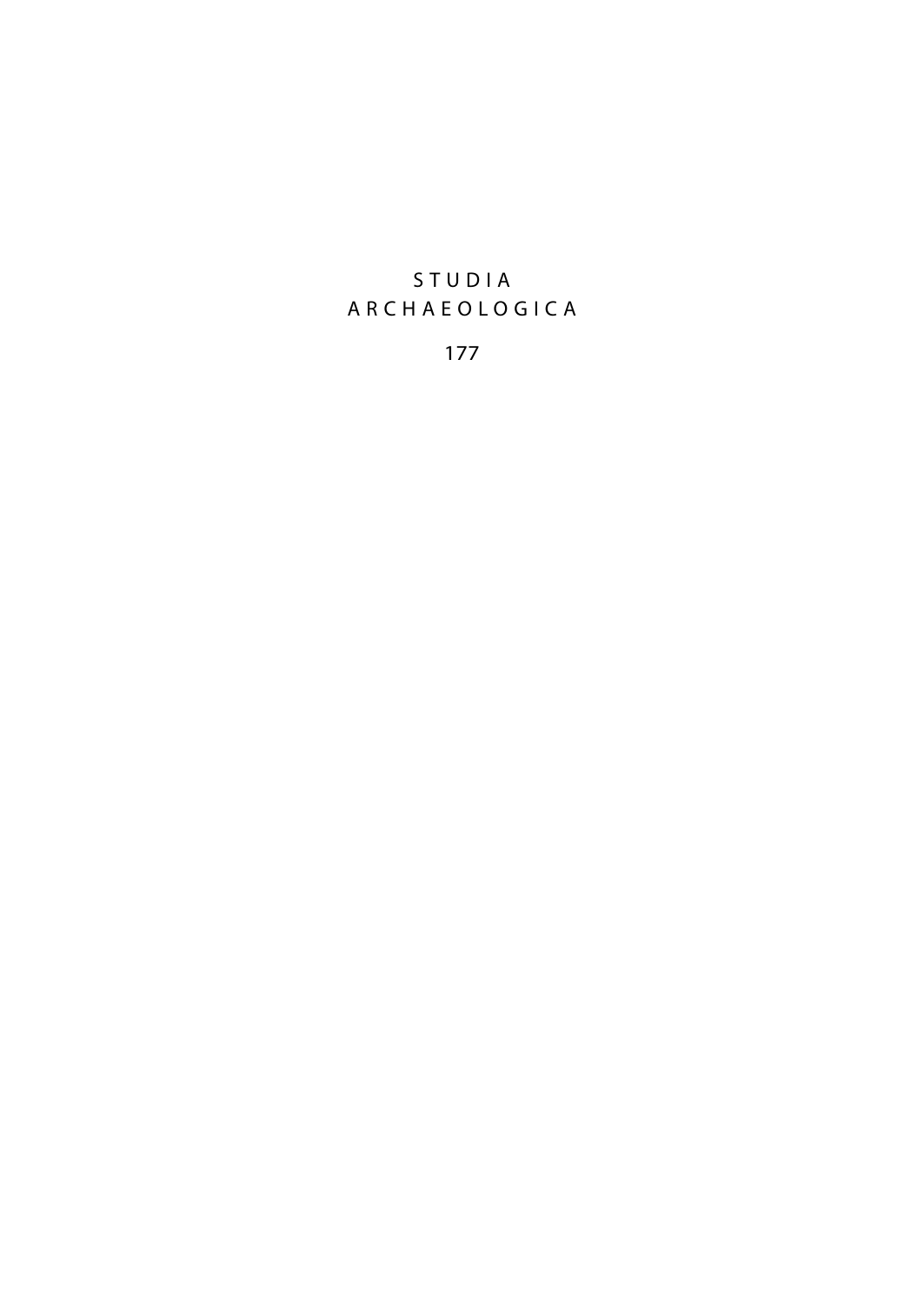#### STUDIA ARCHAEOLOGICA 177

| 1        | - DE MARINIS, S.                  | - La tipologia del banchetto nell'arte etrusca arcaica, 1961.                                                                                              |
|----------|-----------------------------------|------------------------------------------------------------------------------------------------------------------------------------------------------------|
| 2        | - BARONI, F.                      | - Osservazioni sul «Trono di Boston», 1961.                                                                                                                |
| 3        | - LAURENZI, L.                    | - Umanità di Fidia, 1961.                                                                                                                                  |
| 4        | - Giuliano, A.                    | - Il commercio dei sarcofagi attici, 1962.                                                                                                                 |
| 5        | - Nocentini, S.                   | - Sculture greche, etrusche e romane nel Museo Bardini in Firenze, 1965.                                                                                   |
| 6        | - GIULIANO, A.                    | - La cultura artistica delle province greche in età romana, 1965.                                                                                          |
| 7        | - FERRARI, G.                     | - Il commercio dei sarcofagi asiatici, 1966.                                                                                                               |
| 8        | - Breglia, L.                     | - Le antiche rotte del Mediterraneo documentate da monete e pesi, 1966.                                                                                    |
| 9        | - LATTANZI, E.                    | - I ritratti dei «cosmeti» nel Museo Nazionale di Atene, 1968.                                                                                             |
| 10       | - Saletti, C.                     | - Ritratti severiani, 1967.                                                                                                                                |
| 11       | - BLANK, H.                       | - Wiederverwendung alter Statuen als Ehrendenkmäler bei Griechen und Römern,                                                                               |
|          |                                   | 2a Ed. riv. ed. ill., 1969.                                                                                                                                |
| 12<br>13 | - CANCIANI, F.                    | - Bronzi orientali ed orientalizzanti a Creta nell'vili e vii sec. a.C., 1970.<br>- Decorazione architettonica della «Piazza d'oro» a Villa Adriana, 1970. |
|          | - Conti, G.<br>- SPRENGER, M.     | - Die Etruskische Plastik des v Jahrhunderts v. Chr. und ihr Verhältnis zur                                                                                |
| 14       |                                   | griechischen Kunst, 1972.                                                                                                                                  |
| 15       | - Polaschek, K.                   | - Studien zur Ikonographie der Antonia Minor, 1973.                                                                                                        |
| 16       | - FABBRICOTTI, E.                 | - Galba, 1976.                                                                                                                                             |
| 17       | - Polaschek, K.                   | - Porträttypen einer Claudischen Kaiserin, 1973.                                                                                                           |
| 18       | - Pensa, M.                       | - Rappresentazioni dell'oltretomba nella ceramica apula, 1977.                                                                                             |
| 19       | - Costa, P. M.                    | - The pre-Islamic Antiquities at the Yemen National Museum, 1978.                                                                                          |
| 20       | - PERRONE, M.                     | - Ancorae Antiquae. Per una cronologia preliminare delle ancore del Mediterraneo,<br>1979.                                                                 |
| 21       | - MANSUELLI, G. A. (a cura di)    | - Studi sull'arco onorario romano, 1979.                                                                                                                   |
| 22       | - FAYER, C.                       | - Aspetti di vita quotidiana nella Roma arcaica, 1982.                                                                                                     |
| 23       | - OLBRICH, G.                     | - Archaische Statuetten eines Metapontiner Heiligtums, 1979.                                                                                               |
| 24       | - PAPADOPOULOS, J.                | - Xoana e Sphyrelata. Testimonianze delle fonti scritte, 1980.                                                                                             |
| 25       | - VECCHI, M.                      | - Torcello. Ricerche e Contributi, 1979.                                                                                                                   |
| 26       | - Manacorda, D.                   | - Un'officina lapidaria sulla via Appia, 1979.                                                                                                             |
| 27       | - MANSUELLI, G. A. (a cura di)    | - Studi sulla città antica. Emilia Romagna, 1983.                                                                                                          |
| 28       | - ROWLAND, J. J.                  | - Ritrovamenti romani in Sardegna, 1981.                                                                                                                   |
| 29       | - Комео, Р.                       | - Riunificazione del centro di Roma antica, 1979.                                                                                                          |
| 30       | - ROMEO, P.                       | - Salvaguardia delle zone archeologiche e problemi viari nelle città, 1979.                                                                                |
| 31       | - Macnamara, E.                   | - Vita quotidiana degli Etruschi, 1982.                                                                                                                    |
| 32       | - STUCCHI, S.                     | - Il gruppo bronzeo tiberiano da Cartoceto, 1988.                                                                                                          |
| 33       | - Zuffa, M.                       | - Scritti di archeologia, 1982.                                                                                                                            |
| 34       | - VECCHI, M.                      | - Torcello. Nuove ricerche, 1982.                                                                                                                          |
| 35       | - SALZA PRINA RICOTTI, E.         | - L'arte del convito nella Roma antica, 1983.                                                                                                              |
| 36       | - GILOTTA, F.                     | - Gutti e askoi a rilievo italioti ed etruschi, 1984.                                                                                                      |
| 37       | - Becatti, G.                     | - Kosmos. Studi sul mondo classico, 1987.                                                                                                                  |
| 38       | - FABRINI, G. M.                  | - Numana: vasi attici da collezione, 1984.                                                                                                                 |
| 39       | - Buonocore, M.                   | - Schiavi e liberti dei Volusii Saturnini. Le iscrizioni del colombario sulla via Appia                                                                    |
|          |                                   | antica, 1984.                                                                                                                                              |
| 40       | - Fuchs, M.                       | - Il Teatro romano di Fiesole. Corpus delle sculture, 1986.                                                                                                |
| 41       | - BURANELLI, F.                   | - L'urna «Calabresi» di Cerveteri. Monumenti, Musei e Gallerie Pontificie, 1985.                                                                           |
| 42       | - PICCARRETA, F.                  | - Manuale di fotografia aerea: uso archeologico, 1987.                                                                                                     |
| 43       | - LIVERANI, P.                    | - Municipium Augustum Veiens. Veio in età imperiale attraverso gli scavi Giorgi<br>$(1811-13)$ , 1987.                                                     |
| 44       | - STRAZZULLA, M. J.               | - Le terrecotte architettoniche della Venetia romana. Contributo allo studio della                                                                         |
|          |                                   | produzione fittile nella Cisalpina, 1987.                                                                                                                  |
| 45       | - FRANZONI, C.                    | - Habitus atque habitudo militis. Monumenti funerari di militari nella Cisalpina<br>romana, 1987.                                                          |
| 46       | - SCARPELLINI, D.                 | - Stele romane con imagines clipeatae in Italia, 1986.                                                                                                     |
| 47       | - D'Alessandro, L., Persegati, F. | - Scultura e calchi in gesso. Storia, tecnica e conservazione, 1987.                                                                                       |
| 48       | - MILANESE, M.                    | - Gli scavi dell'oppidum preromano di Genova, 1987.                                                                                                        |
| 49       | - SCATOZZA HÖRICHT, L. A.         | - Le terrecotte figurate di Cuma del Museo Archeologico Nazionale di Napoli,<br>1987.                                                                      |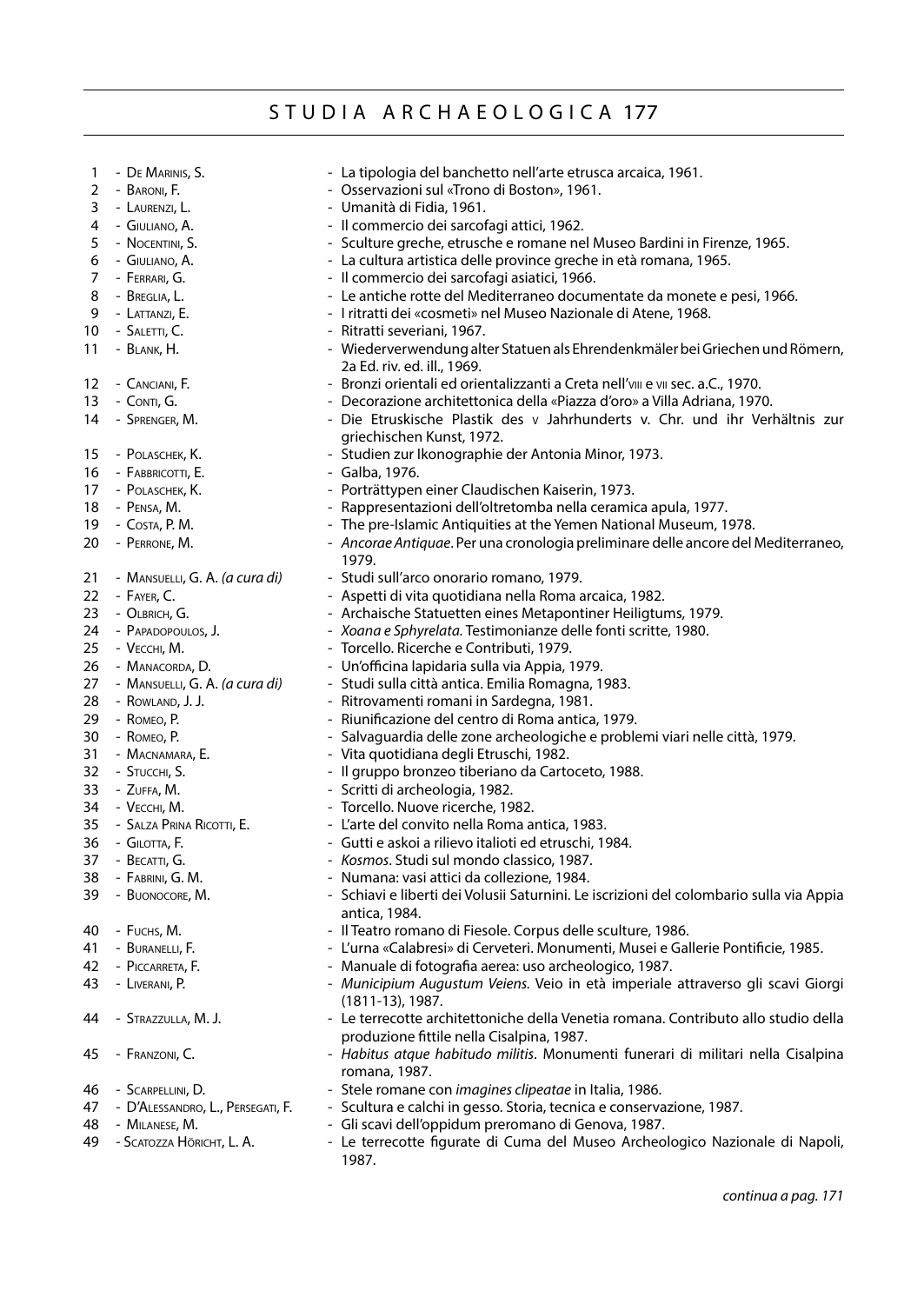Antonio Corso

# THE ART OF PRAXITELES III The Advanced Maturity of the Sculptor

«L'ERMA» di BRETSCHNEIDER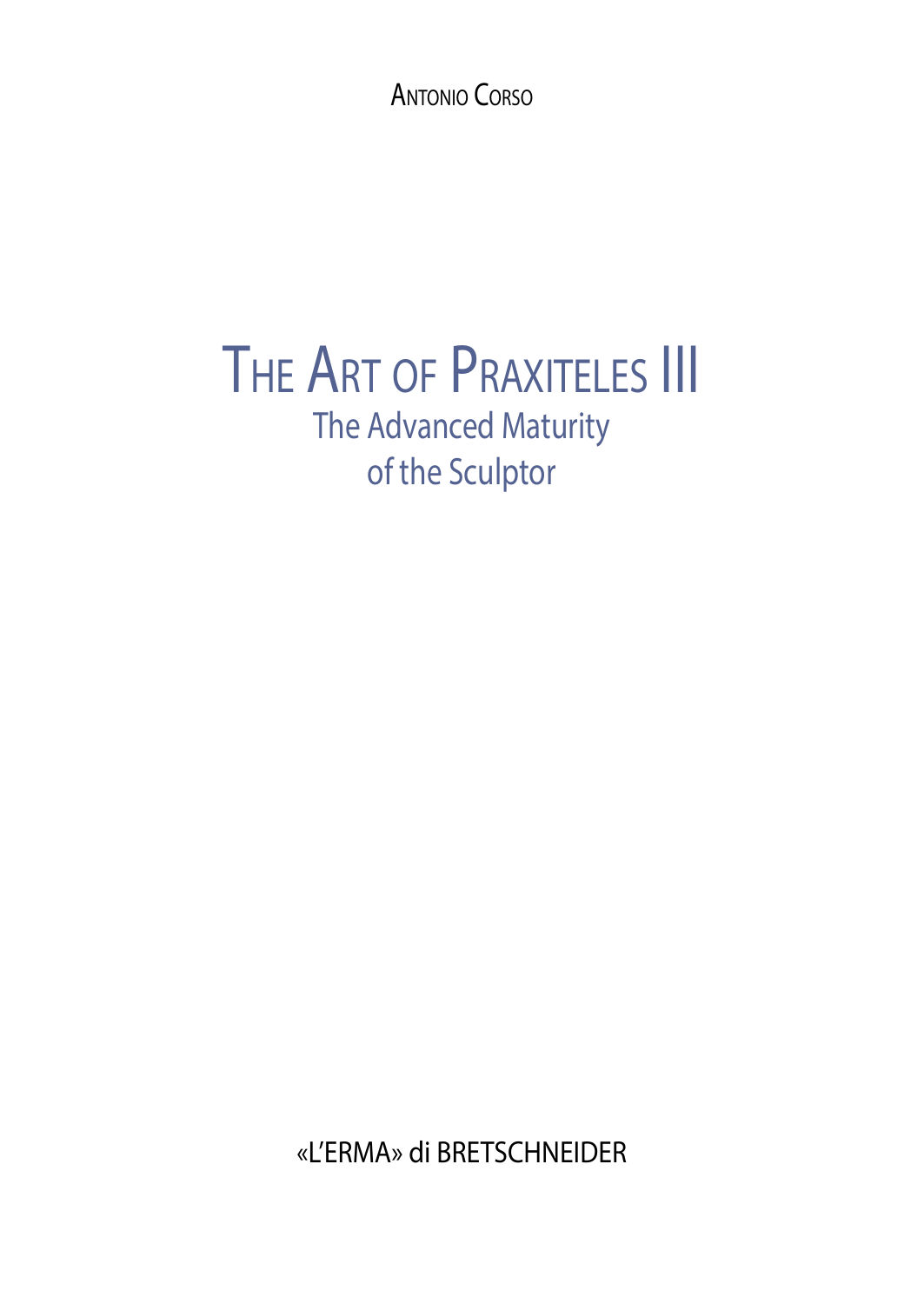Antonio Corso

### THE ART OF PRAXITELES III *The Advanced Maturity of the Sculptor*

ISBN 978-88-8265-575-4

© Copyright 2010 «L'ERMA» di BRETSCHNEIDER Via Cassiodoro, 19 - 00193 Roma http://www.lerma.it

> *Progetto grafico:* «L'ERMA» di BRETSCHNEIDER

Tutti i diritti risevati. è vietata la riproduzione di testi e illustrazioni senza il permesso scritto dell'Editore.

*On Cover:*

Marble statue of Artemis at Dresden, Staatliche Kunstsammlungen, Skulpturensammlung, no. 117.

#### **Corso, Antonio**

The art of Praxiteles, III : the advanced maturity of the sculptor / Antonio Corso. - Roma : «L'ERMA» di BRETSCHNEIDER, 2010. - 170 p. : ill. ; 24 cm. - (Studia archaeologica ; 177)

ISBN 978-88-8265-575-4

CDD 21. 733.3

1. Prassitele

2. Scultura greca - Sec. IV a. C.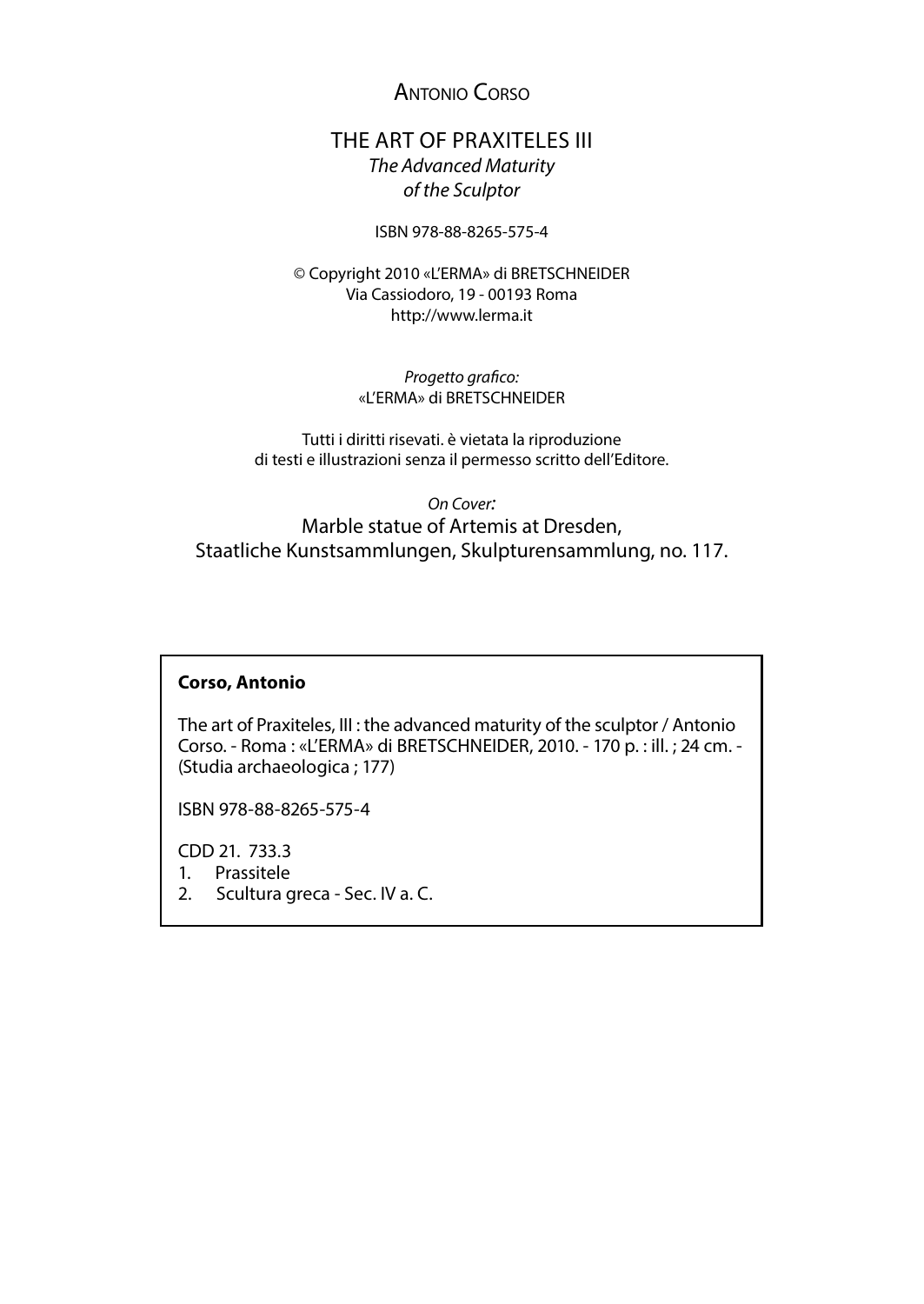# ACKNOWLEDGEMENTS

The 1984 Foundation attached to the Mellon Bank of Philadelphia awarded me two grants toward the completion of this book. I wish to thank Prof. Charles Williams II as the head of this foundation, for his support of my research.

The Michael Marks Charitable Trust contributed another grant. Thanks are due to Lady Marina Marks as the head of the Trust as well as to Prof. Angelos Delivorrias as the Director of the Benaki Museum who accepted that this grant is channeled through his museum.

Finally the Scuola Normale Superiore di Pisa awarded me three contracts each one of six months which allowed me to write a large part of this book with peace of mind. I wish to thank Prof. Salvatore Settis as the Director of the Scuola Normale Superiore for his support.

I gave lectures about issues debated in this book in March, 2007, at the University of Pavia, upon invitation by Prof. Maurizio Harari, in June, 2008 at the Capodistrian University of Athens upon invitation by Prof. Grammatiki Karla and finally in September, 2008 at the Danish Institute at Athens, by invitation of Prof. Erik Hallager. Moreover I delivered related papers at two congresses held in Sankt Petersburg in June, 2007 and in June, 2009, after invitation by the organizer of these events, Prof. Nikolaj Nikolajevich Kazanski. I thank Profs. Hallager, Harari, Karla, Kazanski because they gave me the opportunity to present my work in progress.

I discussed many topics which are debated in this book with many scholars. Special thanks are due to the following scholars: G. Alevras, F. Angio', C. Antonetti, E. Arslan, E. Babnik, V. Barlou, B. Barr Sharrar, M. Bennett, A. Bignasca, S. Blakely, A. Borbein, N. Boukidis, D. Candilio, G. A. Cellini, D. Clay, J. Curbera, A. Delivorrias, J. -P. DeRycke, R. di Cesare, S. Dreni, L. Faedo, A, Frolov, A. Gavrilov, E. Ghisellini, E. Giudice, F. Giudice, G. Giudice, P. Gros, M. Haagsma, F. Iatridou, M. Iozzo, J. Isager, S. Isager, I. Jenkins, J. Jensen, M. Jost, N. Kaltsas, P. Karanastasi, G. Karla, N. N. Kazanski, H. Kienast, S. Klinger, M. Kluge, M. Kohl, M. Kreeb, G. Ladstaetter, V. Lambrinoudakis, A. M. Leander Touati, M. Lefantzis, O. Levinskaja, E. Lopes, A. Mantis, M. E. Micheli, V. Mitsopoulos – Leon, P. Moreno, A. Moustaka, P. Mpoughia, A. Nagy, J. Neils, A. Oehnesorg, E. Ostby, M. Osanna, D. Panchenko, J. Papadopoulos, A. Pautasso, K. Peppas Delmouzou, M. G. Picozzi, M. Pologiorgi, Z. Polychroniadou, F. Rausa, P. Rendini, D. Romano, I. Romano, I. Romeo, D. Scahill, D. Schilardi, P. Schultz, K. Seaman, S. Settis, A. Shapiro, F. Silvestro, R. R. R. Smith, E. Solomou, A. I. Solopov, N. Stampolidis, T. Stefanidou, A. Stewart, J. Strazzulla, J. Stroszeck, A. Surtees, P. Themelis, M. Tiverios, J. Traill, I. Triandi, A. Trofimova, E. Vikela, R. von den Hoff, H. Walda, C. Williams II, C. Wolf, and T. Zefiris. Special thanks are due to Prof. Dora Konstantinidis (University of Melbourne) as well as to Mr. Tryggve Beckel because of their lingual corrections to my manuscript.

> ANTONIO CORSO Athens, 12 March 2010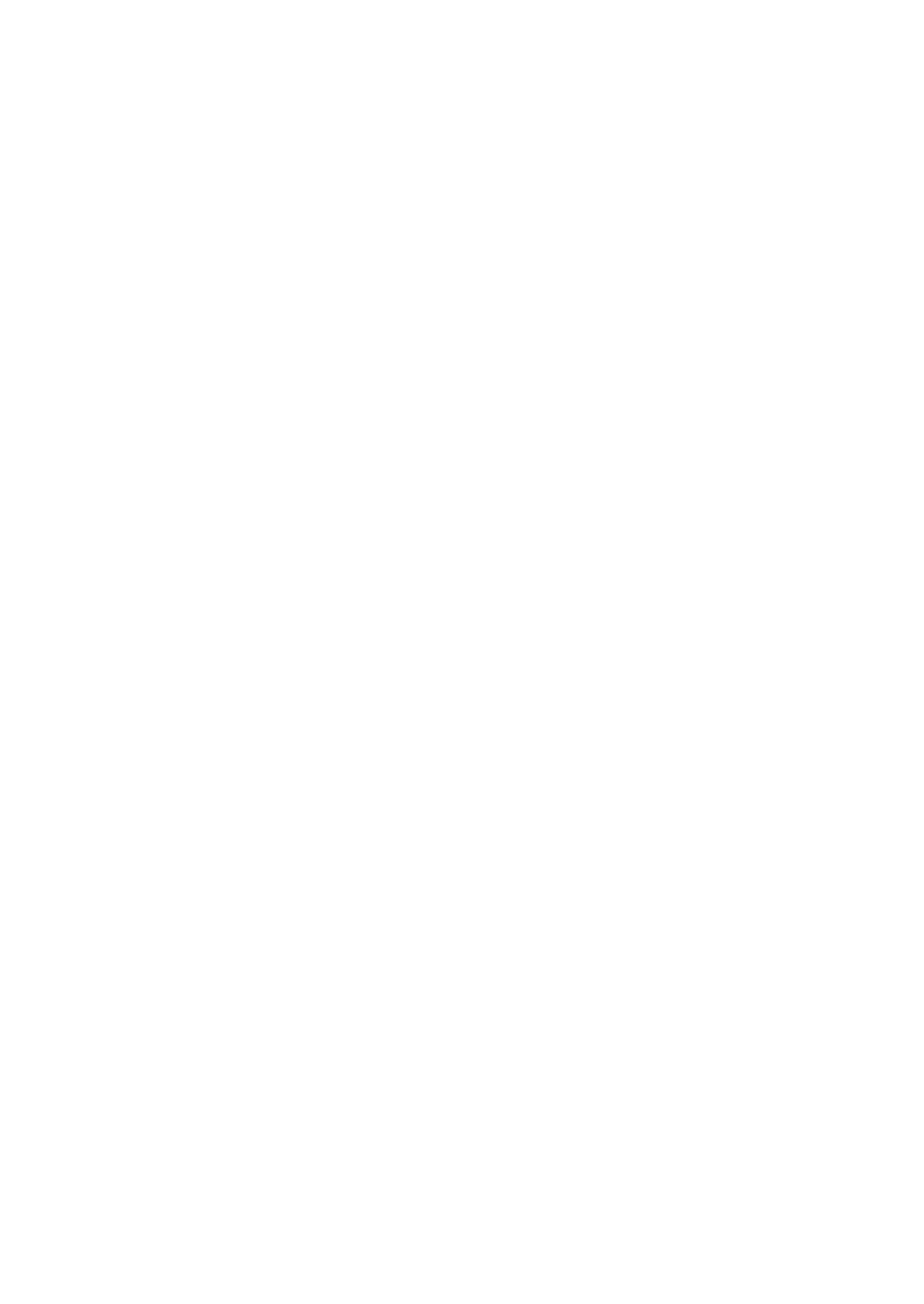# **SUMMARY**

## SIXTH CHAPTER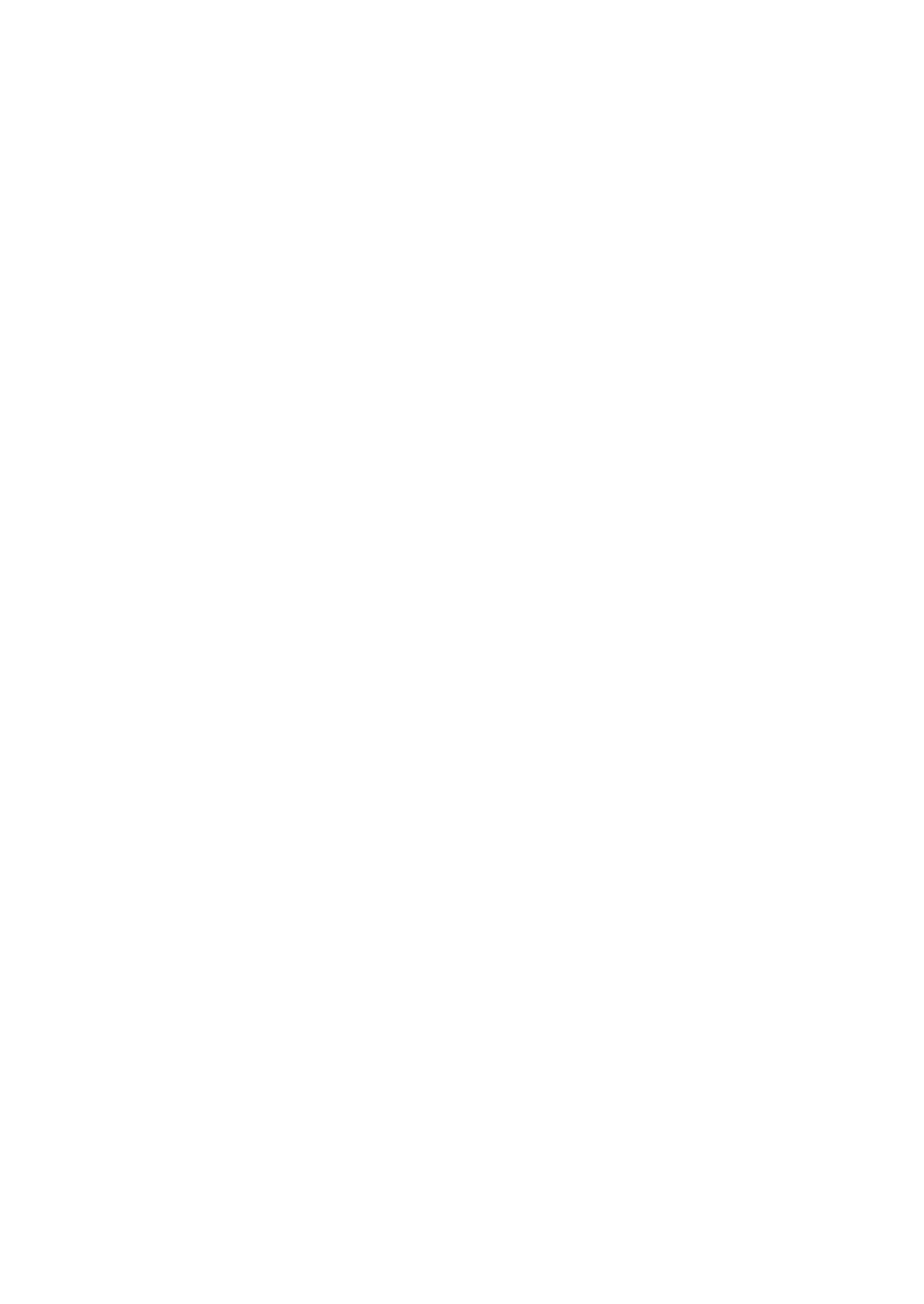# From the Late 360s to around 355 BC

The statues of the 12 gods set up in the sanctuary of the Saviour Artemis in Megara (no. 24 in my list of the works of Praxiteles) probably were the first group made by Praxiteles for this city. This conclusion is reached through the argumentation that the Megaran sanctuary of Artemis Soteira was a client of this Athenian workshop of sculptors already in the times of Strongylion, who made for this cult centre the statue of the Saviour Artemis. Thus, it is likely that the authorities and devotees of this sanctuary commissioned Praxiteles with this group because they had been satisfied by the Artemis made for them by Strongylion and that the setting of the *dodekatheon* in this *hieron* and its 'success' met with the local public elicited the emulation of other Megaran cult centres which also wanted to have works carved by this renowned 'firm'.

Moreover, the styles of the figures of the 12 gods derived from this *dodekatheon* and recognized in the cylindrical base of Ostia also point to a date in the late 360s. These figures reveal a sinuosity which is still moderate and a light-and-shade definition of the surfaces which has not yet affected the sense of strong structure of their bodies.

After the *dodekatheon*, the second group carved by Praxiteles for a Megaran sanctuary may have been (the numbering is progressive from the first work of Praxiteles to the last).

#### 27. THE TRIAD OF LETO, APOLLO, AR-TEMIS IN THE SANCTUARY OF THE TUTE-LARY APOLLO IN MEGARA

This triad was seen by Pausanias 1. 44. 2:

"Descending from the market-place (*agora*) by the street that is called Straight, we have on the right a sanctuary (*hieron*) of Tutelary (*Prostaterios*) Apollo: it can be found by turning a little way out of the street. In it is an image of Apollo that is

worth seeing; also images (*agalmata*) of Artemis, Leto and others: Leto and her children are by Praxiteles" (transl. Frazer with amendments).<sup>1</sup>

The Megaran sanctuary of Apollo Prostaterios is evidenced also by a couple of early Hellenistic inscriptions (*IG* 7. 39- 40): the re-use of the two inscribed stones as building material in post-ancient buildings confirms the location of the sanctuary given by Pausanias on the right of the road which goes from the *agora* of Meg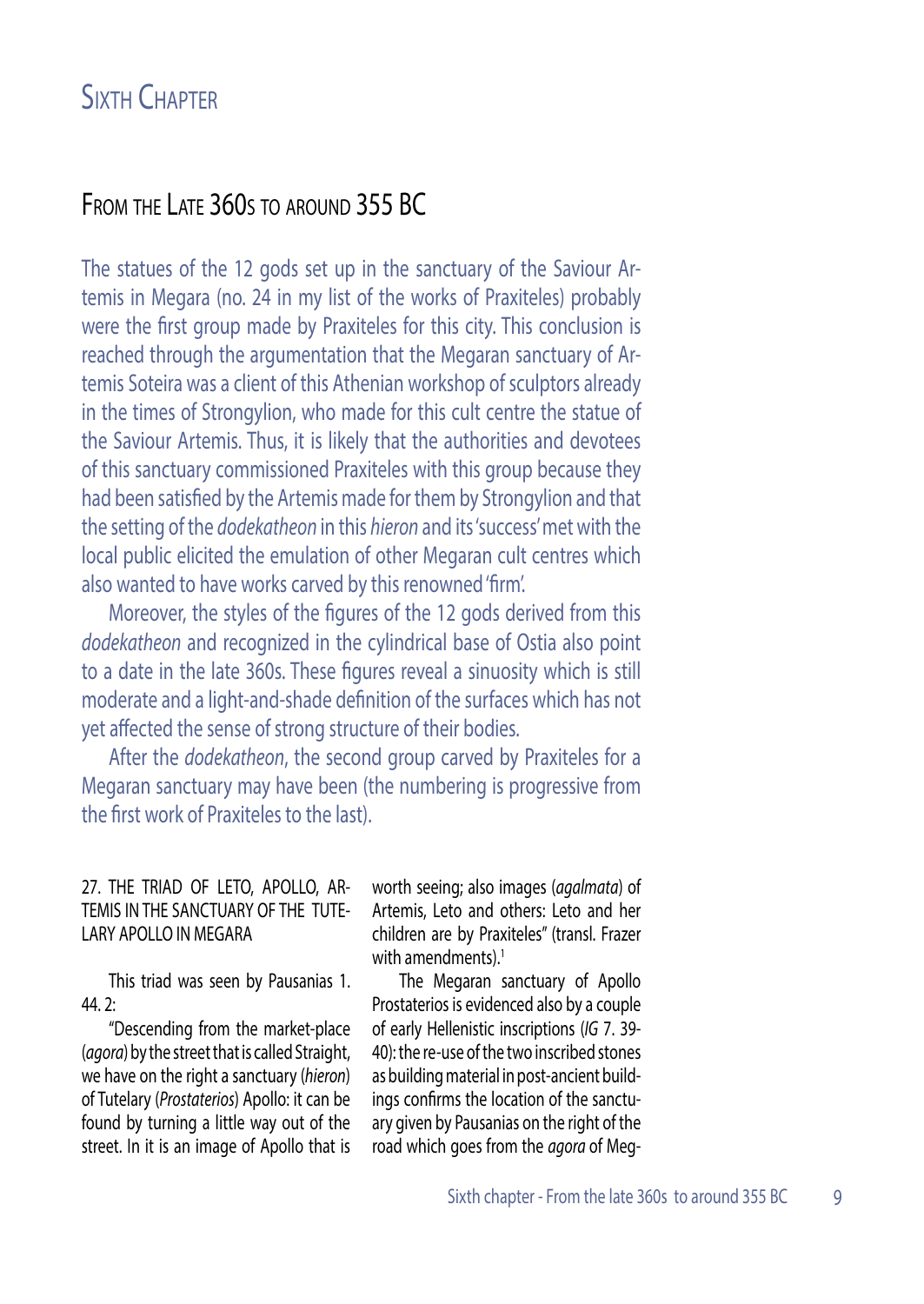ara toward the harbour of Nisaea, a little before the Gate of the Nymphs.<sup>2</sup> In both inscriptions, the dedicatees were the thearoi, local magistrates.<sup>3</sup> Of course the high rank of the dedicatees suggests that this cult was rather important. The circumstance that in *IG* 7. 39, a flute - player (*auletas*) is associated to the *thearoi* who signed the dedication to Tutelary Apollo suggests that musical performances were held in this sanctuary.

*Prostaterios* as epiklesis of Apollo is established already in early classical times.4 The god was addressed with this adjective because his statue stood before the doors of his temple<sup>5</sup>. Therefore, he was ready to guarantee his protection to his worshippers. The cult of Apollo *Prostaterios* is known, beside Megara, in Athens, where it was regarded a traditional cult already in the age of Demosthenes,<sup>6</sup> and in the sanctuary of Asclepius of Epidaurus, where the protection of the god may have pertained to the sphere of health.<sup>7</sup>

The Megarians may have commissioned to Praxiteles their Apollinean triad in the sanctuary of Apollo *Prostaterios* also because, as an Athenian, he was well acquainted with the cult of Apollo with this epiklesis.

Pausanias seems to distinguish the *Apollon (...) theas axios kai Artemis kai Leto* from *alla agalmata*, which included Praxiteles' *Leto kai hoi paides*: therefore, the first mentioned Apollinean triad must have been the cultic one, while the second one, made by Praxiteles, must have been a votive offering.

Pausanias' definition of the subject of Praxiteles' triad as *Leto kai hoi paides* suggests that Leto was the first statue of the triad from the viewer's left, followed by those of her two children. It is likely that Apollo - the most important of the three deities because he was the lord of this sanctuary - had the privileged position

in the middle, while Artemis stood on the viewer's right.

Pausanias does not specify the material of Praxiteles' triad, but it is probable that the three statues were marble, because this writer usually refers the word *agalma* to marble statues.

Of course, we may suppose that Praxiteles adopted for the three statues styles which echoed configurations which had been already shown in the earlier, local and successful group of the *dodekatheon*. In particular, Apollo may have been represented as a musician, perhaps as *citharoedus*, for three reasons:

a. because he was represented as *citharoedus* already in the *dodekatheon*;

b. because the dedication in the same sanctuary by a musician to Apollo *Prostaterios* (*IG* 7. 39) hints that Apollo in that sanctuary had to do with musical contests;

c. because in early Roman Imperial times Apollo *Prostaterios* was conceived in Athens as a *citharoedus*, represented with a typically Praxitelean S - shaped configuration, whose *cithara* is held on the tree-trunk.<sup>8</sup> Therefore, it is likely that the tradition of representing Apollo *Prostaterios* as *citharoedus* was indebted to the Praxitelean definition of the god with this epiklesis.

Late classical times see a relevant interest toward the representation of Apollo as *citharoedus*:<sup>9</sup> this is probably due to the prevalence in the period of a 'gentle' interpretation of the god as patron of creative arts as well as to the contemporary likely diffusion and rising importance of musical contests.10 It is noteworthy that Apollo was fleshed out as *citharoedus* not only by Praxiteles (at least with his Apollo of the Megaran *Dodekatheon*), but also by Scopas, Euphranor, Bryaxis,<sup>11</sup> *i. e.* by some of the most renowned masters of these decades. A Megaran Apollo *Prosta-*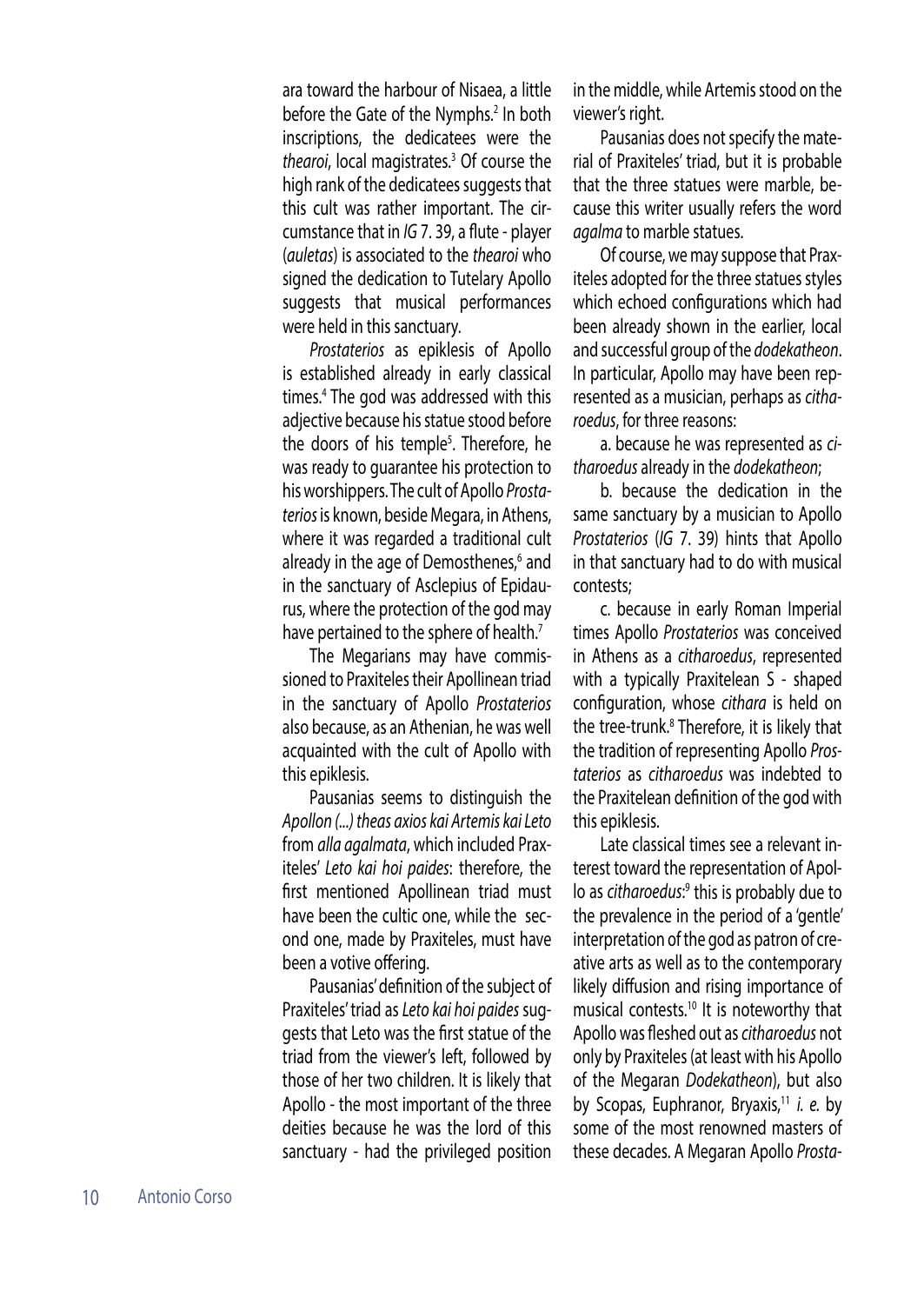



Fig. 1. *AE* struck by Megara under Septimius Severus, reverse, at Athens, Numismatic Museum, no. 3218.

Fig. 2. *AE* struck by Megara during the reign of Geta. reverse, London, The British Museum, Department of Coins, no. Megara 54.

*terios* represented as *citharoedus* would fit this trend well.

The Apollinean triad is represented on Megaran coins of the reigns of Commodus and Septimius Severus (fig. 1):<sup>12</sup> the styles of the three figures on coins are plausible for late classical statues and interrelate with each other from a rhythmical point of view, therefore composing a unitary triad. As in Pausanias' mention of Praxiteles' triad, Leto begins the group, occupying the first position from the viewer's left. As expected, Apollo stands in the middle, while Artemis is the last statue of the group, in the viewer's right side.

The most important statue of the triad - Apollo - is represented also without mother and sister on Megaran coins struck during the reigns of Antoninus Pius, Caracalla, and Geta (fig. 2).<sup>13</sup>

The laureate head of Apollo is represented on the obverse of Megaran coins (fig. 3) from the years after the Aegospotami battle and may echo the head of the pre-Praxitelean cult statue of Apollo *Prostaterios* - the *Apollon (...) theas axios*  which may date to these years, when the Megaran school of sculptors flourished.<sup>14</sup> Since the reverse of these coins usually bears a *cithara*, with this cult statue Apollo may well have been already represented as a *citharoedus*.

However from the late 4th c. BC onwards, a different laureate head of Apollo is represented on the obverse of Megaran coins (fig. 4), while the *cithara* usually appears on the reverse of the same coins:<sup>15</sup> these coins may portray the head of the Praxitelean Apollo *Prostaterios*, because the configuration of this head agrees with that of Apollo on the previously mentioned Megaran Imperial coins.

On the coins representing the triad, Leto - the first figure on the viewer's left - is clad in long twofold chiton, grasps a long sceptre in her raised right hand, while her left hand hangs by her side. The general configuration seems indebted to that of the Saviour Artemis in Cephisodotus the Elder's triad of Megalopolis:<sup>16</sup> in both cases a goddess rhythmically closes a triad in the viewer's left side by holding a long sceptre. This feature also connects Leto also with the Cephisodotan Eirene who held her sceptre in her right hand in the same way, as well as with the Plutonium's type of *Kore* who held in her right hand a long vertical torch which closed on the viewer's left side Praxiteles' triad of *Kore,* Triptolemus, Demeter, and finally with the Athena on the viewer's left end of the *Dodekatheon* of Megara, who closed the group on this side with a long vertical spear held in her right hand.



Fig. 3. *AR* struck by Megara in the early  $4<sup>th</sup>$  c. BC, obverse, London, The British Museum, Department of Coins, no. Megara 2.



Fig. 4. *AR* struck by Megara in the late  $4<sup>th</sup>$  c. BC, obverse, London, The British Museum, Department of Coins, no. Megara 9.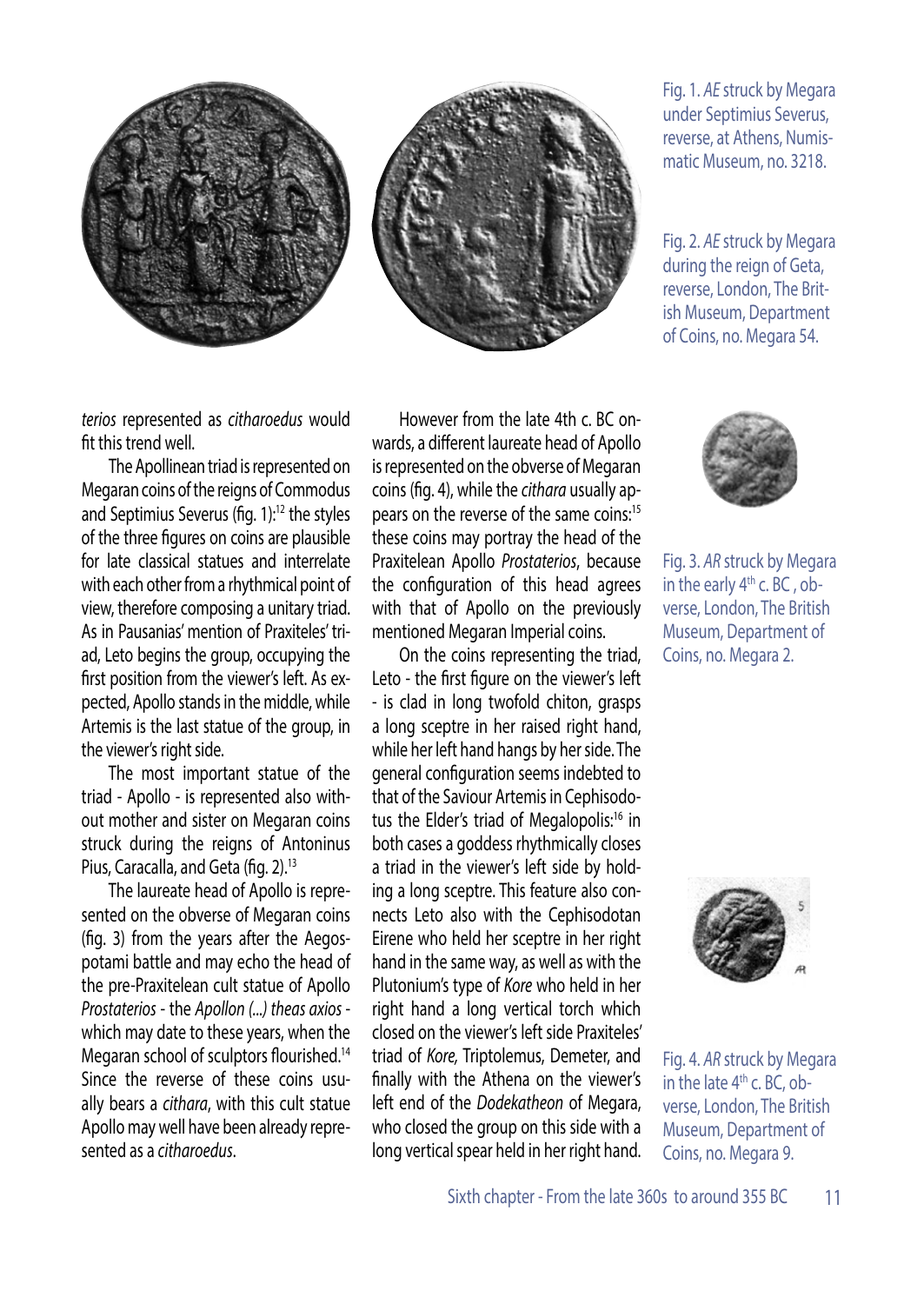We should conclude that closing a group of statues on the viewer's left side with a goddess who held in her right hand a long vertical element had been a feature adopted both by Cephisodotus the Elder and then by Praxiteles.

The diploid chiton was also in the repertory of the features adopted by masters of this workshop because already Strongylion endowed his Saviour Artemis set up in Megara with a two fold chiton.<sup>17</sup> The 'quotation' of this important Megaran creation was to be regarded a must in a triad set up in Megara and carved by an Athenian master who inherited the workshop which had been already held by Strongylion.

We can argue from the Leto on the coins that Praxiteles underlined two aspects of the mother of Artemis and Apollo: her matronly dignity, expressed with her long robe, and her sovereignty, shown by her sceptre.

Unfortunately no copies of this figure survive.

In the middle of the triad stands Apollo, wearing a long chiton and *himation*, holding in his right lowered hand a *plectrum* and in his left hand a *cithara*. The coins which portray the sole Apollo allow us to appreciate that the *himation* was disposed as a flying backdrop of the figure, that the chiton was girdled high below the chest by either a belt or a band of drapery, that the hair formed a large mass on the head and was collected below with plaits. The folds of the lower section of the drapery are also indicated in the representation of the sole figure of Apollo on Megaran imperial coins. Finally, on a Megaran type of coins struck during the reign of Geta, it is possible to see that the right leg of Apollo was bent. Megaran coins struck from the late 4th c. BC onwards, bearing Apollo's head, allow the appreciation of the oval of the face, of the narrow and

elongated eyes, of the long nose, of the short mouth with lips curved outwards, of the slightly protruding chin. The hair is made of wavy locks, crowned by a laurel wreath, and collected below with plaits.

All of these features occur in the oeuvre of Cephisodotus the Elder and of Praxiteles during his early and ripe production. The general configuration of the standing Apollo *citharoedus* with his right leg bent, with a long robe girdled by a high belt, with the *cithara* held in his left hand, with the mantle used as a backdrop, and with the large soft mass of hair collected with plaits, is taken from the Apollo *citharoedus* of the Megaran *dodekatheon*. The use of the mantle as a backdrop also characterized the Cephisodotan Eirene, the Chiparissi type of Demeter, and the Aphrodite of the *dodekatheon* of Ostia. The design of the hair as a soft mass of wavy locks collected below with plaits occurs in the Eirene, in the Dancing Girls of Delphi, in the Dionysus of the choregic monument in Athens, National Archaeological Museum, no. 1463, in the Chiparissi type of Demeter, in the Uffizi type of *Kore*, in the Sambon / Grimani type of Dionysus, and in the Athena of the *dodekatheon* of Ostia, so it is a standard iconographic tool of the repertoire of this workshop. The emphasis given to the softness of the hair thanks to the crowning wreath had already been attempted with the Sambon / Grimani type of Dionysus.

In synthesis, it is likely that Praxiteles re-used and adapted to the new triad the style of Apollo *citharoedus* of his Megarian *dodekatheon*, which was likely to have met with popular success.

The earlier cult local statue of Apollo *Prostaterios* must also have been taken in consideration as a source of inspiration for the new statue: if we believe to the coins struck by Megara after Ae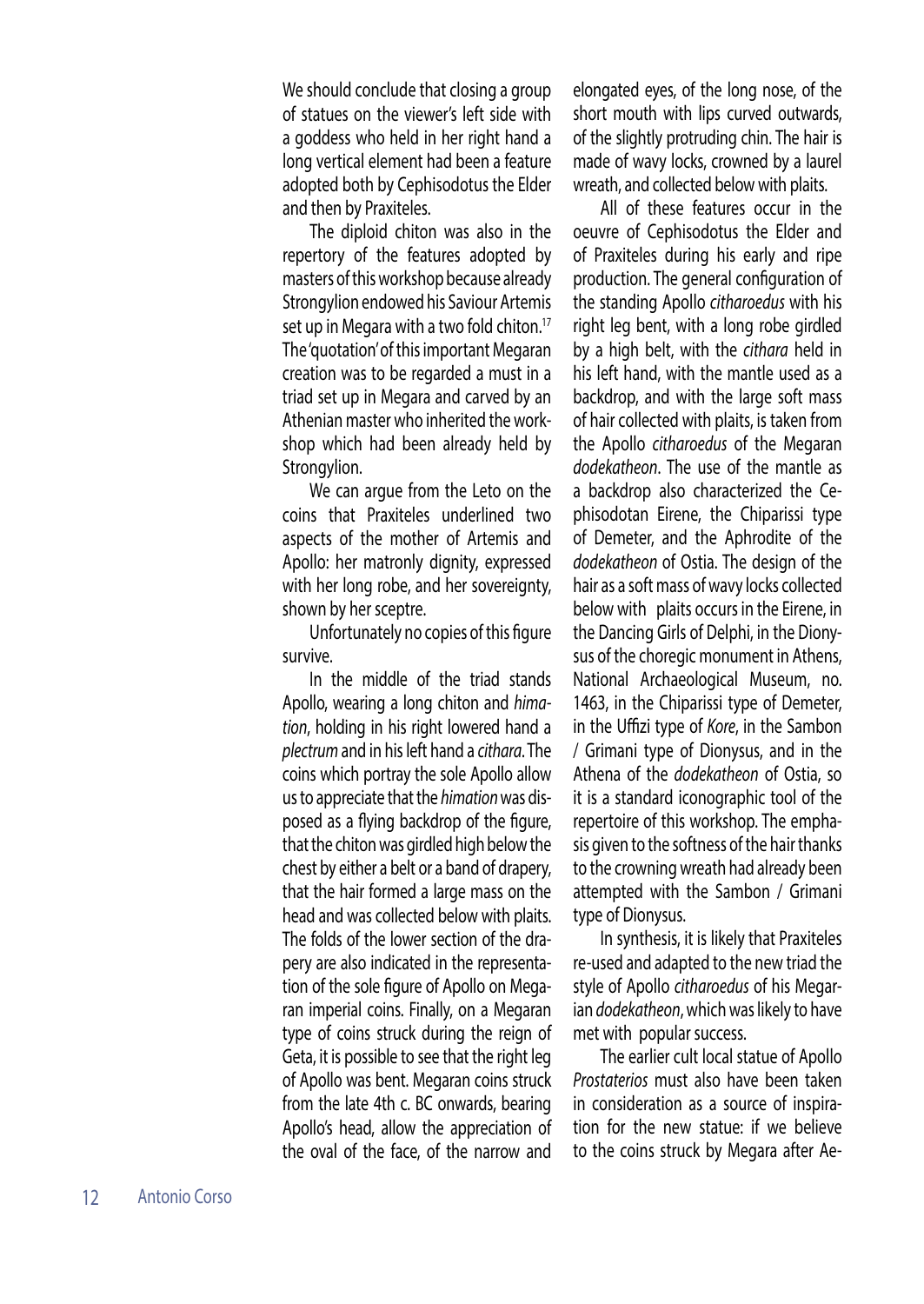gospotami, the statue must have been endowed with curly hair, crowned by a laurel wreath. The general style of this statue has been reconstructed by Flashar on the basis of the figure of Apollo on a Megaran type of coin of the age of Septimius Severus (fig. 5) and of a votive relief from Aegina, dated still to the early 4th c. BC, which bears an Apollo in the same configuration:18 the god was represented as *citharoedus* and with his right leg bent. This statue differed from Praxiteles' one because his upper body turned slightly forward and to the right, where the worshipper is thought to be standing, and since his right arm is outstretched, holding a *phiale* in the corresponding hand. The last two features were not adopted by Praxiteles, because they were inappropriate to a votive statue which was the centre of a triad and which therefore must have been rather vertical.

The configuration of Praxiteles' Apollo on Megaran coins is known also in free standing sculpture with the marble lifesize statue of Apollo *citharoedus* in Berlin, Altes Museum, Antikensammlung, no. 49 (fig. 6).19 This Hadrianic or early Antonine statue was found in the so-called Palace of Marius near *Tusculum*. Head, neck, left shoulder, left arm with *cithara*, right forearm with *plectrum* and other details are modern restorations. The right shoulder and the right overarm are ancient and suggest that this arm was lowered and not brought forward as in the case of the Megaran Apollo *citharoedus* with *patera* in his right hand. Moreover the torso of the god in the statue of Berlin is fully frontal and this feature also seems appropriate to the Praxitelean Apollo as represented on Megaran coins, not to the early 4th c. BC Megaran Apollo who bears the torso slightly forward and turned towards the right. So, the style of the god is appropriate to the figure in the centre of a triad.

The lowered right arm differentiates this type also from the Apollo *citharoedus* of the Ostia's *dodekatheon*, derived from the Megaran one: in fact the latter Apollo has his right forearm brought up, even if the figures of the god in the *dodekatheon* and in the Berlin type are very similar.

So, the possible derivation of the Berlin type of Apollo *citharoedus* from the Praxitelean Apollo *Prostaterios* in Megara deserves special consideration.

Together with this statue, in the socalled Palace of Marius, one statue of Asclepius, two statues of Hygieia, and another of Apollo *citharoedus*, represented according to the Vatican type, Muses and an Athena with Erichthonius<sup>20</sup> have been found: this iconographic context suggests that this Apollo, associated to images of Hygieia and Asclepius, was regarded as a bearer of sanity. Therefore, it becomes possible that the owners of this villa wanted its sculptural display to be endowed with an Apollo *Prostaterios*, who would guarantee their protection.

The Berlin type of Apollo *citharoedus* has his right leg bent while his left leg is straight. The chiton is girdled high below the chest by a belt. As usual in the oeuvre of the Praxitelean workshop, the folding of the drapery is rather simple, the neckline is wide.

The general *schema* of the figure, with the right knee bent, the style of the drapery, and the wide neckline place the Berlin Apollo in the tradition of the Cephisodotan Eirene, of the Demeter Chiparissi, with reversed style, of the Aphrodite Richelieu, again with reversed style, especially of the Apollo *citharoedus* of the Ostian *dodekatheon*,



Fig. 5. *AE* struck by Megara during the reign of Septimius Severus, London, The British Museum, Department of Coins, no. 1972 – 8 – 7 - 6.

Fig. 6. Marble statue of Apollo *Citharoedus* at Berlin, Altes Museum, Antikensammlung, no. 49.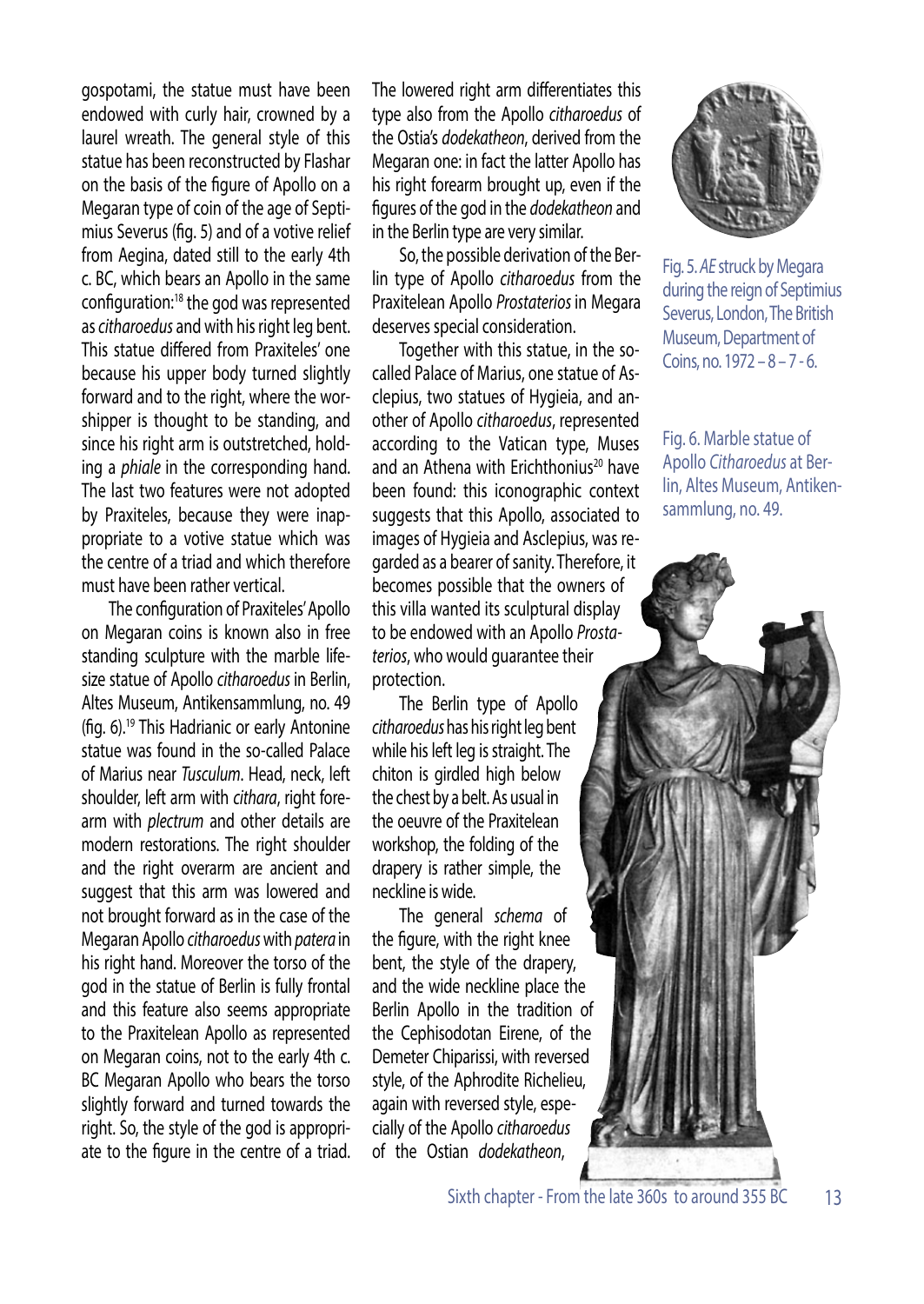who bears also the girdling of the chiton just below the chest.

The Berlin Apollo also reveals the sense of solidity of both body and drapery, which places this Praxitelean figure in the mature production of the sculptor: as we have seen, in draped statues made by this *ergasterion* before 365 BC, the drapery prevailed on the body.

Praxiteles, through the standing configuration of the body, the flowing and smooth - running folds of the drapery, and the lowered right arm, must have given life to a god characterized by a sense of stillness and serenity. If we believe the testimony of the Megaran coins bearing the head of Apollo, the pubescent look of the head must have integrated this message with a young and fresh look.

Thus, this Apollo should be seen as a moment of the depiction by Praxiteles of an Olympus of teenage, blissful deities.

It is likely that the influence of the hedonistic reform of the Platonic idealism operated by Eudoxus, known and accepted by Praxiteles at the time of the selling of the Cnidia, when he must have been in close contact with the Cnidian philosopher, had a lasting impact on Praxiteles' concept of gods and that by consequence from the years of the Cnidia onwards he fleshed out more and more clearly the *habitat* of the deities as a world of pleasure, characterized by beauty, youth, sensual seduction, absence of pains and cares.

The holding by Apollo of the *cithara* in his left hand and of the *plectrum* in his lowered right hand suggests that he is represented while he is just about to begin a musical performance and therefore assimilates the viewer to the spectator who looks at the performance of a musician on stage.21 This stage -like concept of the sculptural creation is probably

due to the theatrical education of our master, who in his youth worked a lot for monuments required by the Athenian theatrical life.<sup>22</sup>

Artemis stands to the viewer's right of the Apollinean triad represented on Megaran coins. Her right leg is bent. She is clad in a long un-girdled peplos which reaches her feet and has a deep *apoptygma*. Parallel, vertical folds in the part of the garment which covers the left leg of the goddess are indicated in the figure on the coins, while the folds of the part of the peplos which covers the right leg are broken by the bent knee.

The head has an oblong shape and the hair, made of wavy locks, is brought back from the face and collected behind in a chignon.

The left arm holds a bow, the right arm has the overarm brought to the side, the elbow bent and the forearm brought toward the shoulder, in order to draw an arrow from the quiver supposed to be held on the back of the goddess.

The configuration of this Artemis, even in the details, characterizes also the Dresden type of Artemis (fig. 7), known from a rather fluid, but rich copyist tradition.

This copyist type can be fairly differentiated into two sub-types. $23$  One subtype has Artemis in a resting position, with her right arm lowered: this interpretation is named, from the best known copy - the Braschi Artemis in Munich - the Munich subtype (fig.  $8$ ).<sup>24</sup>

The second sub-type has the goddess represented while she is hunting, with her left arm lowered and holding the bow, her right arm extended on the side, her right forearm lifted, in order to take an arrow from the quiver held on her back.<sup>25</sup>

The resting Artemis represented is in accordance with the Munich sub-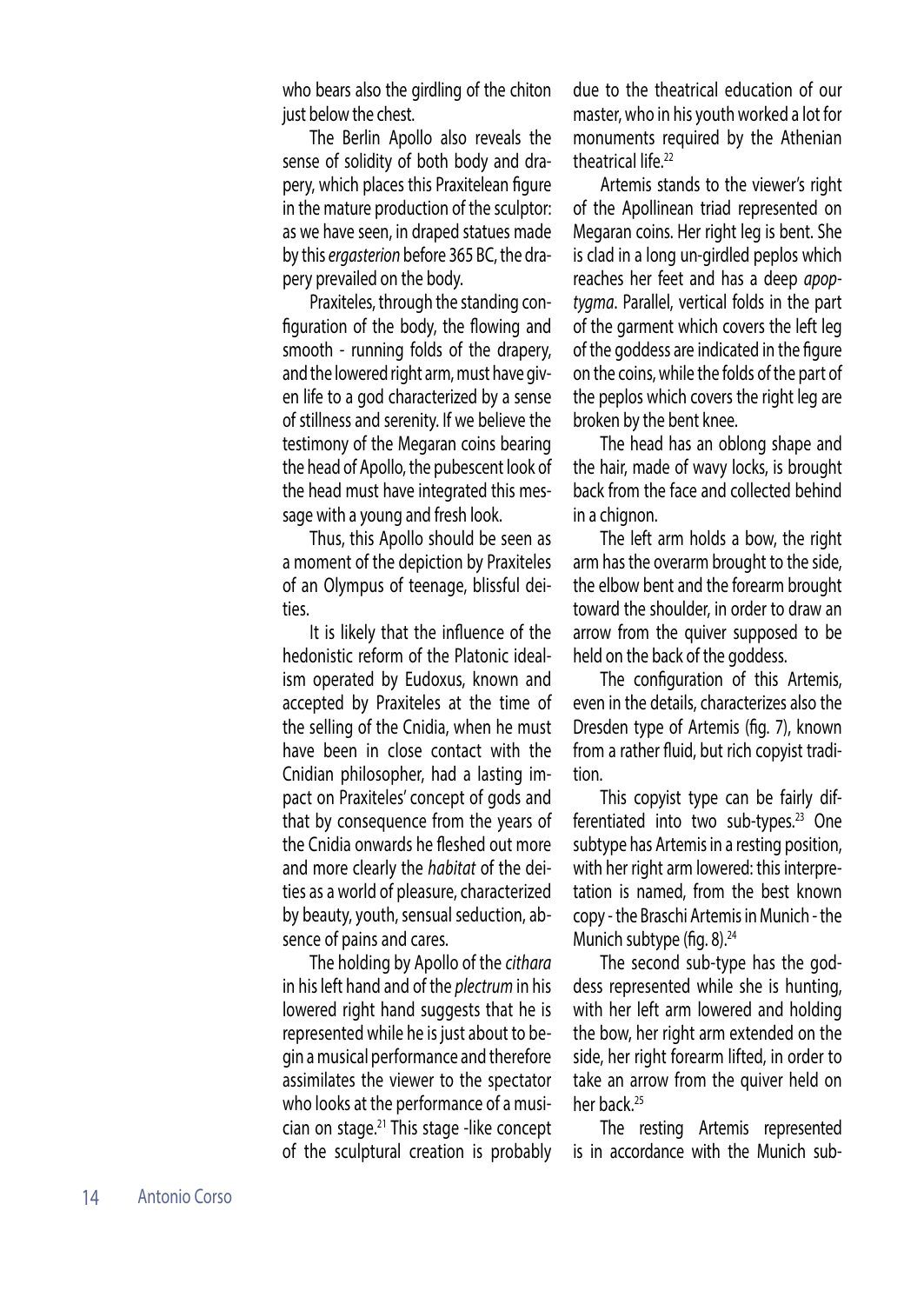

Fig. 7. Marble statue of Artemis at Dresden, Staatliche Kunstsammlungen, Skulpturensammlung, no. 117.

Fig. 8. Marble statue of Artemis at Munich, Glyptothek, no. Gl 227.

type (fig. 8), and since she appears in the *dodekatheon* of Ostia (fig. 9), Praxiteles probably conceived of this statue as the goddess Artemis for the *dodekatheon* of Megara.<sup>26</sup>

The simplicity of the folding follows the typical concept of draped figures which characterized Praxiteles' art in the years of his full maturity.<sup>27</sup> The sense of the body below the dress is also typical of the contemporary research of Praxiteles. The strap which holds the quiver is brought across the breasts and underlines the teenage vitality and sensuality of the body of this young goddess. The wide neckline and the bare arms are mundane accents, which aim at increasing the appeal of this gracious figure. The

head of this creation is not well known, because in the most faithful copy, *i. e.*  that of the *dodekatheon* of Ostia, most of it has been chipped off. If we trust the relief from Larissa (n. 24, no.2) (fig. 11), the goddess was endowed with the typically Praxitelean oval face, with the hair made of wavy locks brought behind. The statuette from Brauron (n. 24, no. 3) (fig. 12), with the hair collected on the top of the head, probably in this respect updates the Praxitelean model by adopting the prevailing fashion of the late 4th c. BC, because this hair style is not typical of Praxiteles' oeuvre. The copies of *Caesarea* (n. 24, no. 10) and Braschi (n. 24, no. 15) (fig. 8) which seem rather faithful, suggest that hair locks fell on both shoulders.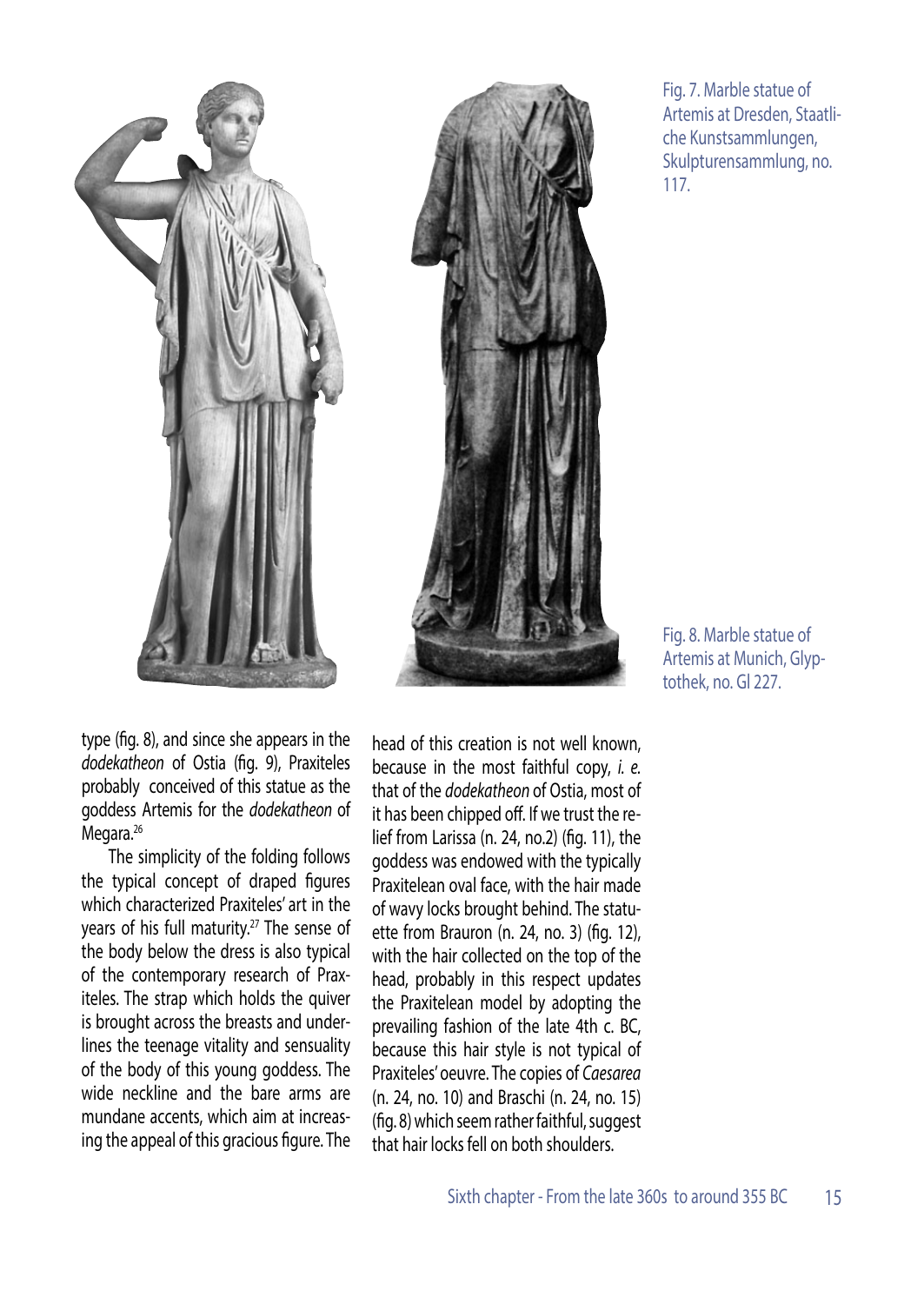

Fig. 9. *Dodekatheon* at Ostia, National Archaeological Museum, no. 120, reconstruction drawing by Becatti..

The goddess in this interpretation is represented in a moment of rest from her beloved hunting hobby, which is implied by the strap holding the quiver which lays on the back. She is listening to the musical performance played by Apollo, who stands just next to her in the *dodekatheon* of Ostia, and therefore probably her gaze suggested that she was in a state of rapture.

The whole Praxitelean *dodekatheon* suggested deities characterized by a teenage beauty and moreover relaxed, painless, in keeping with the hedonistic and idealistic trends of the age, which loves placing the gods in a happy transcendent world.<sup>28</sup>

This general attitude must have received a particular emphasis with the statue of Artemis. The importance of this statue is related to the fact that Artemis was the lady of the Megaran sanctuary in which the *dodekatheon* was set up. Moreover, probably this goddess closed the series of twelve gods on the viewer's left side and this position gave her a great relevance in the group of deities and made her apt to be noticed.

The elastic vitality of the body, which can be appreciated particularly in the Braschi copy, makes it clear that Praxiteles wanted to flesh out with this figure the enchanting yet unripe beauty of a goddess who looks like a teenage girl, but in the meantime has the self-confidence which reveals her dwelling in a superior world.

This statue, having been probably the most important of the Praxitelean *dodekatheon*, enjoyed a discrete iconographic fortune, which spans through many centuries, until the sunset of the pagan world.

Very soon after the setting up of the Megaran *dodekatheon*, the standing, resting, quiet attitude of this Artemis probably was the source of inspiration of the figure of Athena in the Attic relief which crowned the document of the alliance between Athens and Arcadia, Achaia, Elis and Phlius of 362/1 BC (n. 24, no. 1) (fig. 10): of course Athena is represented here as the goddess of Athens and the general style of the figure may have been meant to suggest the sense of security and self - confidence of Athens after the peace of that year.

From the late 5th c. BC onwards, the Thessalian imagery began to be influenced by the styles of the great masters,<sup>29</sup> in the context of the growing political importance of this region from the period of the tyranny of Jason of Pherae to that of the rule of Philip ii.<sup>30</sup> In particular, the imagery of the important Thessalian city of Larissa was very receptive to the Attic style.<sup>31</sup> In fact, in Larissa, during the middle decades of the 4th c. BC, a variation of the Polycleitan statue of Cyniscus had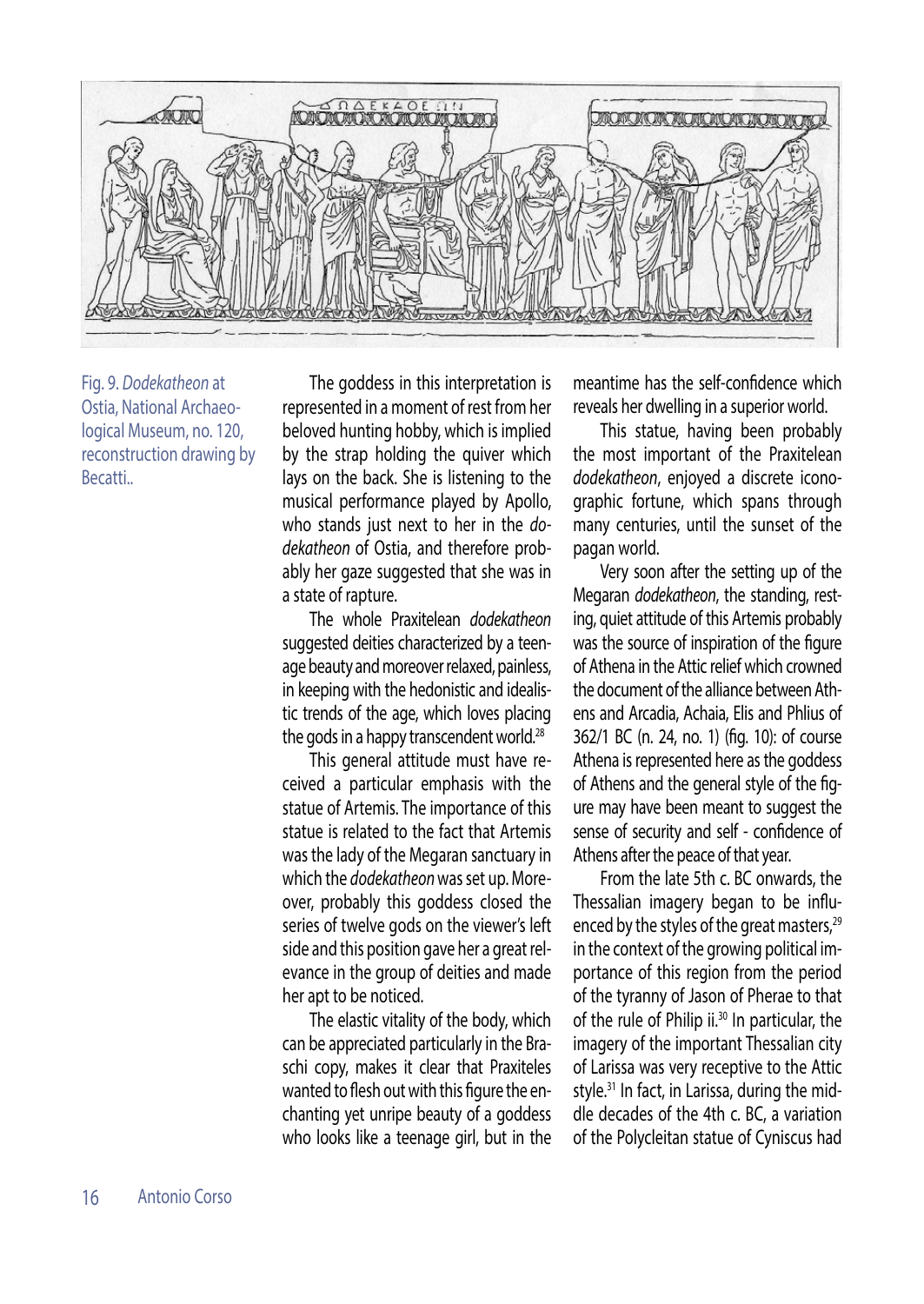been set up, $32$  as well as a seated Muse, inspired by the Praxitelean Mantinean type of Muse seated on a rock.<sup>33</sup>

There are two surviving late classical votive reliefs portraying the Apollinean triad coming from Larissa, in keeping with the noteworthy importance of the local cults of Artemis and Apollo. In the earliest of them (n.24, no. 2) (fig.11), Apollo stands on the viewer's left side of the relief and is represented as *citharoedus*, while Leto stands in the middle, holding a sceptre in her left hand and outstretching a *phiale* in her right hand.

Artemis stands on the viewer's right side, her lowered left arm holds a bow, her outstretched right forearm holds an arrow, her quiver is held on her back, a hind is near her right leg.

Both Megaran statues of Apollo made by Praxiteles - *i. e.* that of the *dodekatheon* and that of the Apollinean triad - portrayed the god with the *cithara*, held on the left side of the god; what is more, the statue of Leto in the Megaran triad also held a sceptre: thus the association of the two deities with these particular attributes in the Larissan relief may be indebted to the Praxitelean definition of Apollo and Leto for these two Megaran groups. However, the configuration and the style of these Larissan figures do not derive from Praxitelean prototypes, but follow rather a regional trend.

On the contrary, the Artemis bears a reversed configuration when compared to that of the Artemis of the Praxitelean *dodekatheon* and retains the quiet attitude of this creation.

However, the attributes in her hands (bow and arrow) and the hind endow the Thessalian Artemis with a clearer connotation as a hunter, when compared to the Artemis in the Megaran *dodekatheon*, who is characterized as a hunter only by her quiver on her back.



The attributes of sceptre and *phiale* for Leto and of bow, arrow and hind for Artemis characterized these two goddesses in another Thessalian late classical relief with the Apollinean triad, found in Gonnus (n. 33), and probably are due to the prevalent conception in the region of the concepts of Leto as a ruler and as a recipient of libations and of Artemis as a hunter.

The presence of this Thessalian variation of the Artemis of the Megarian *dodekatheon* suggests that the latter statue enjoyed an outstanding fame soon after being set up in the sanctuary of Artemis the Saviour in Megara and that its basic configuration was adopted by the patron and/or by the carver of the Larissan relief, probably because its style was regarded as fashionable.

Fig. 10. Attic document relief at Athens, National Archaeological Museum, no. 1481 (photo courtesy of the National Archaeological Museum of Athens).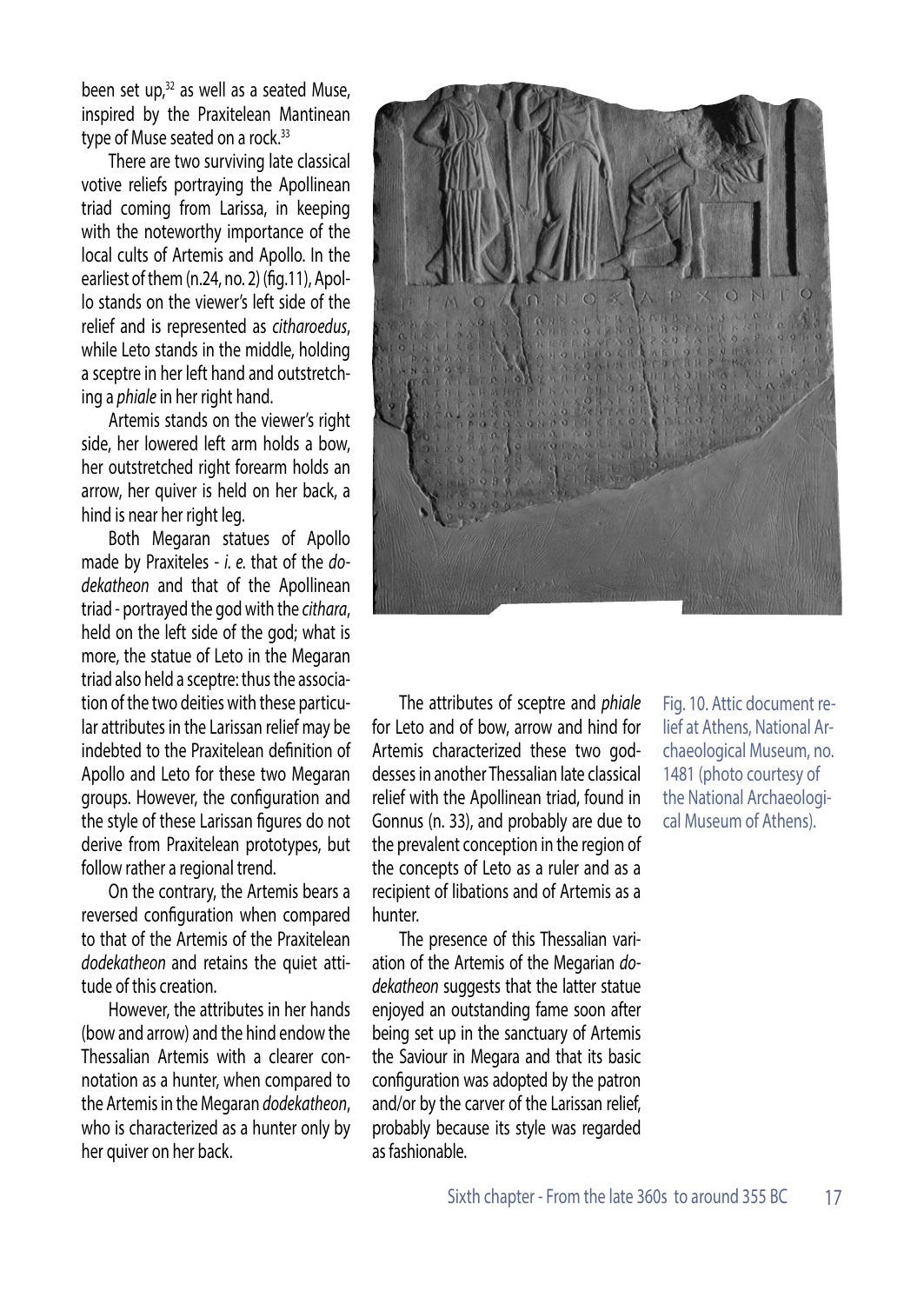

Fig. 11. Marble votive relief from Larissa at Athens, National Archaeological Museum, no. 1400 (photo courtesy of the National Archaeological Museum of Athens).

The second late classical votive relief representation of the Apollinean triad from Larissa dates to the late 4th c. BC34 and bears figures which by now conform entirely to Attic formulas and no longer respond to a local regional style.

Thus, the former of the two Apollinean triads discussed here as well as the above mentioned seated Muse show the reception of Praxitelean styles in Thessaly in a period - around or after 350 BC - when the Praxitelean style became an international phenomenon.

In the late 4th c. BC, in the Attic sanctuary of Artemis in Brauron, among the miniature representations of the goddess,<sup>35</sup> one marble statuette is a variation of the Artemis of the Megaran *dodekatheon* (n. 24, no. 3) (fig. 12). Since the statuette was found in the area of the *stoa*, where public meals were served

on the occasion of festivities held in the sanctuary,*<sup>36</sup>* it is likely that it pertained to the figurative display of this dining place. The Praxitelean model was updated in the hair, which is collected on top of the head. This hair fashion was rather fashionable for representations of young subjects in Attic art of the late 4th c. BC.<sup>37</sup>

It is probable that the devotees of Artemis Brauronia appreciated the Praxitelean style, first of all because Praxiteles made the *agalma* of Artemis Brauronia for the branch of the sanctuary of the goddess with this epiklesis on the Acropolis of Athens:<sup>38</sup> this consideration partly explains the display of our statuette which depicted a Praxitelean Artemis in the *stoa*  of Brauron.

Moreover, the quiet attitude of this young goddess may have been meant to suggest to the Athenian girls who gathered in Brauron a behavioural model which embodied the virtues of composure and decorum, which were regarded particularly appropriate to the young girls status.<sup>39</sup>

During the early Hellenistic period, Crete ended its isolation, which characterized the island during the classical period, and became more open to the political and cultural trends which characterized the contemporary eastern Mediterranean world.40 This consideration, along with the popularity of the cult of Artemis on the island<sup>41</sup> would explain the presence on Crete of an early Hellenistic miniature marble copy of our type of Artemis, which is now kept in Stockholm (n. 24, no. 4) and shows the re-consideration of the late classical prototype through a three-dimensional conception of the figure. Early Hellenistic marble statuettes of young girls and *arktoi*, blatantly inspired by the contemporary Attic imagery due to the cult of Artemis and made by Attic sculptors, are known especially in the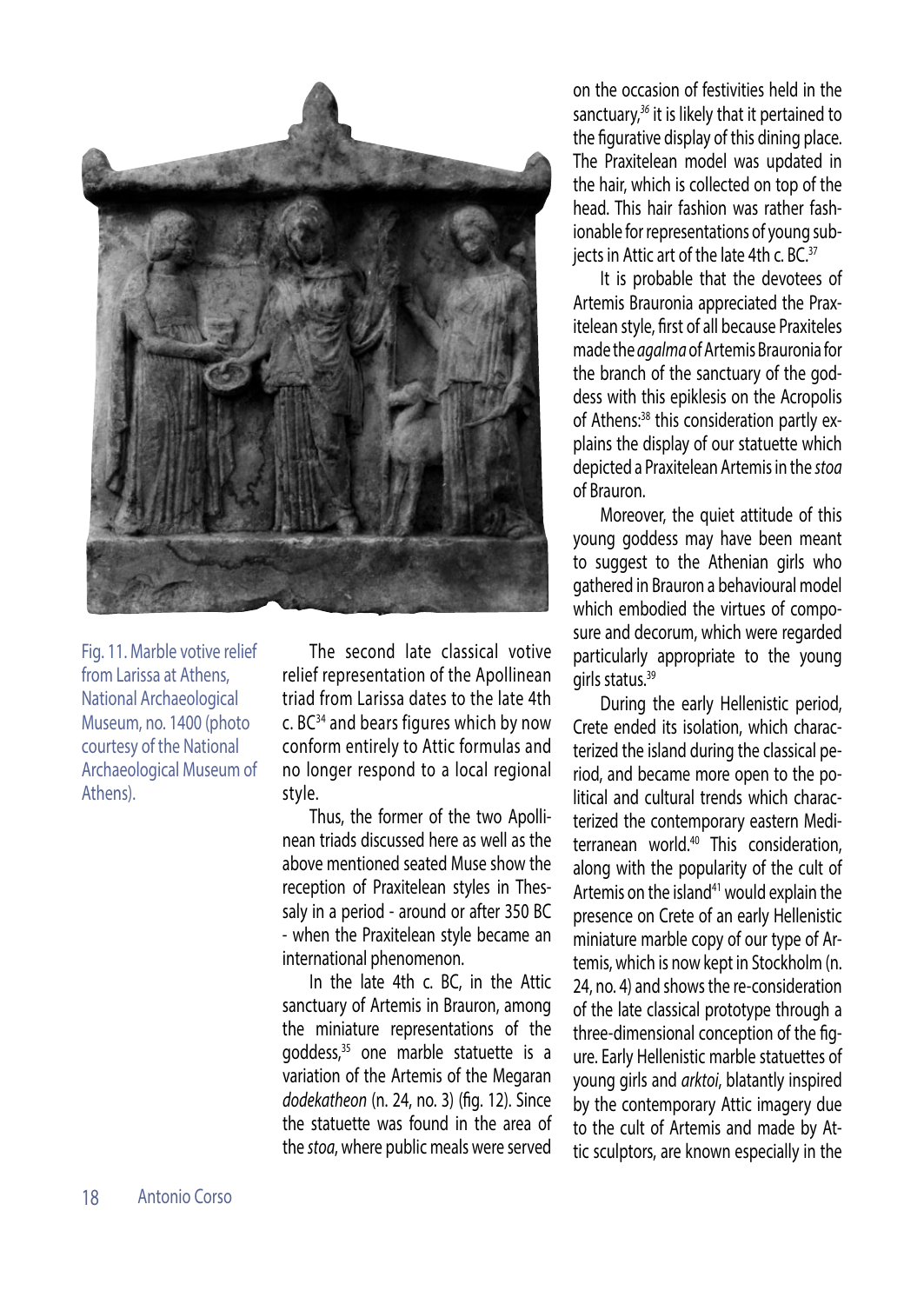eastern Cretan *polis* of Lisus<sup>42</sup> which cautiously suggests a possible provenance of the Stockholm Artemis from this area of Crete. The consideration that the most important goddess of this town, Dictynna, was assimilated with Artemis<sup>43</sup> strengthens the probability of this suggestion.

The continuity of presence of this type of Artemis in the Greek insular world during the middle Hellenistic period is suggested by a cornelian on which the goddess is represented according to the *dodekatheon* type, except that the left forearm is raised and holds the bow, while the lowered right arm rests on a low pillar (n. 24, no. 5): an interest toward this Praxitelean Artemis is hardly surprising in the middle Hellenistic Greek insular *Umkreis*, which is characterized by the prosperity of Delus. The demand in this social context of miniature figures of deities defined according to Praxitelean styles is shown first of all by the large number of miniature copies of the Cnidian Aphrodite which has been made in this world $44$ and of course is due to the contemporary rise of a neoclassic taste.

The addition of the attribute of the bow held in the left hand of the goddess may be due to the desire to make a *contaminatio* of the two Megaran Praxitelean statues of Artemis, *i. e.* that of the *dodekatheon* and that of the Apollinean triad: the latter had a bow in the left hand. The idea that it is possible to obtain an excellent figure by taking the best of different 'models' is typical of the eclectic culture of advanced Hellenism<sup>45</sup> and would suggest precisely this explanation.

Another possible explanation is that in this case the late classical Praxitelean 'model' was adapted to the standard representation of Artemis with bow in the Delian visual culture of the middle Hellenistic period.<sup>46</sup>

The adoption of a short Doric column or pillar supporting the right arm of the goddesss should be compared with the Mysian miniature variation of the Cnidian Aphrodite which was endowed with a short Doric column<sup>47</sup> as well as with miniature representations of Apollo Sauroctonus on gems and on coins of Apollonia *ad Rhyndacum*, where the god rests his left arm on a column or on a candelabre:<sup>48</sup> these changes to the given iconography probably are meant to underline the setting of these figures of deities in sacred landscapes, which are evoked through either a Doric column because the Doric order was regarded the most ancient and traditional of the architectural orders $49$  - or a candelabre. Therefore, these changes to representations of well known *opera nobilia* would suggest the sacred nature of the artistic tradition of the Greek east.

The Artemis on our gem may be one of the earliest examples of this trend, which in the Aegean world continued until the middle Imperial times.<sup>50</sup> It goes without saying that these insertions into a standard iconography express an attitude of veneration for the great creations of the classical past which is typical of the neoclassic period, from the middle Hellenistic neo-Atticism until the neosophistic times.

A late Hellenistic bronze statuette from Argus echoes the Praxitelean Artemis of the Megaran *dodekatheon* (n. 24, no. 6) (fig. 13), except that the left arm is lowered, while the right, outstretched forearm probably held a torch.<sup>51</sup>

The circumstance that a statue of Leto by Praxiteles was set up in the sanctuary of Artemis' mother in Argus<sup>52</sup> may have led to the local habit to dedicate statuettes of deities of the Apollinean triad made according to Praxitelean



Fig. 12. Marble statuette of Artemis at Brauron, Archaeological Museum, no. Ge 7447 + El 36 / NE 1176 (photo courtesy of the German Archaeological Institute at Athens).